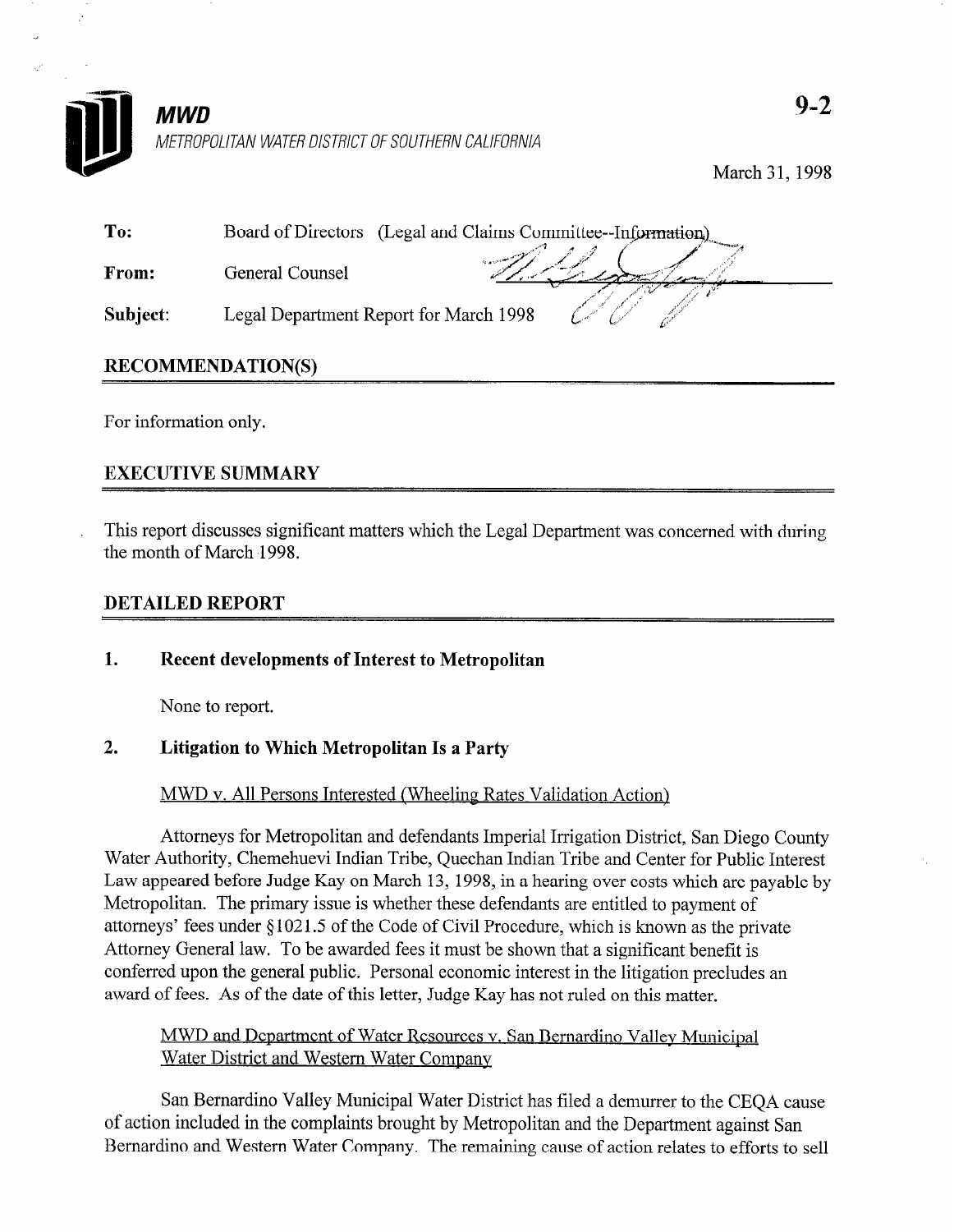state project water in Metropolitan's service area without Metropolitan's consent. It is anticipated that Western Water Company will join in the CEQA demurrer. The demurrer is scheduled for hearing in Sacramento Superior Court on April 17, 1998. Discovery is still proceeding.

### Associated General Contractors. San Diego Chapter (AGC) v. MWD

This matter, filed February 27, 1998, in the U.S. District Court in San Diego, alleges that the Project Labor Agreements for both the Eastside Reservoir and Inland Feeder projects, or at least those portions of the Agreements which govern labor relations for the construction work being performed on the projects, are preempted under Section 5 14(a) of the Employee Retirement Income Security Act of 1974 (ERISA). AGC alleges that Metropolitan, as a state entity, may not include language in its bid specifications that requires contractors awarded work on the projects to adopt those portions of local collective bargaining agreements which require contributions to ERISA benefit funds. Metropolitan has filed its response denying these allegations and demonstrating that the agreements are consistent with federal law. The matter is currently set for hearing on April 6, 1998, in San Diego before Judge Jeffrey Miller.

## Planning and Conservation League et al. v. Department of Water Resources, et al. (Monterey Agreement Litigation)

The Planning and Conservation League and the other petitioners were unsuccessful in their request that the California Supreme Court reconsider its January 22, 1998 decision upholding the quashing of service of summons on various contractors, including Metropolitan. The matter is now back therefore before the Court of Appeal on other aspects of this case. These primarily relate to the Superior Court decision upholding the Monterey Agreement as being in compliance with CEQA.

### 3. Resource Matters

## Proposal to List Central Valley fall-run and spring-run salmon under the Federal Endangered Species Act.

The United States National Marine Fisheries Service (NMFS) has proposed listing the Central Valley spring-run salmon as an endangered species and the Central Valley fall-run salmon as a threatened species under the Federal Endangered Species Act (FESA). (The springrun also is a candidate for listing under the California Endangered Species Act.) These proposed listings are part of a comprehensive review of west coast salmon stocks, which also proposed to list salmon in Washington, Oregon and Idaho. Under FESA, NMFS now has up to one year to determine whether to actually list these species; if there is substantial dispute over whether listing is justified or not, NMFS can extend that period by another six months. As part of its listing proposal, NMFS also recommends designating as "critical habitat" for these fish the Sacramento and San Joaquin rivers and all of their tributary streams, the Delta and San Francisco Bay north of the San Francisco/Oakland Bay Bridge. If the spring-run and fall-run are listed, State Water Project, Federal Central Valley Project and local water district operations could be negatively impacted throughout the Central Valley. Comments on the proposed listings are due